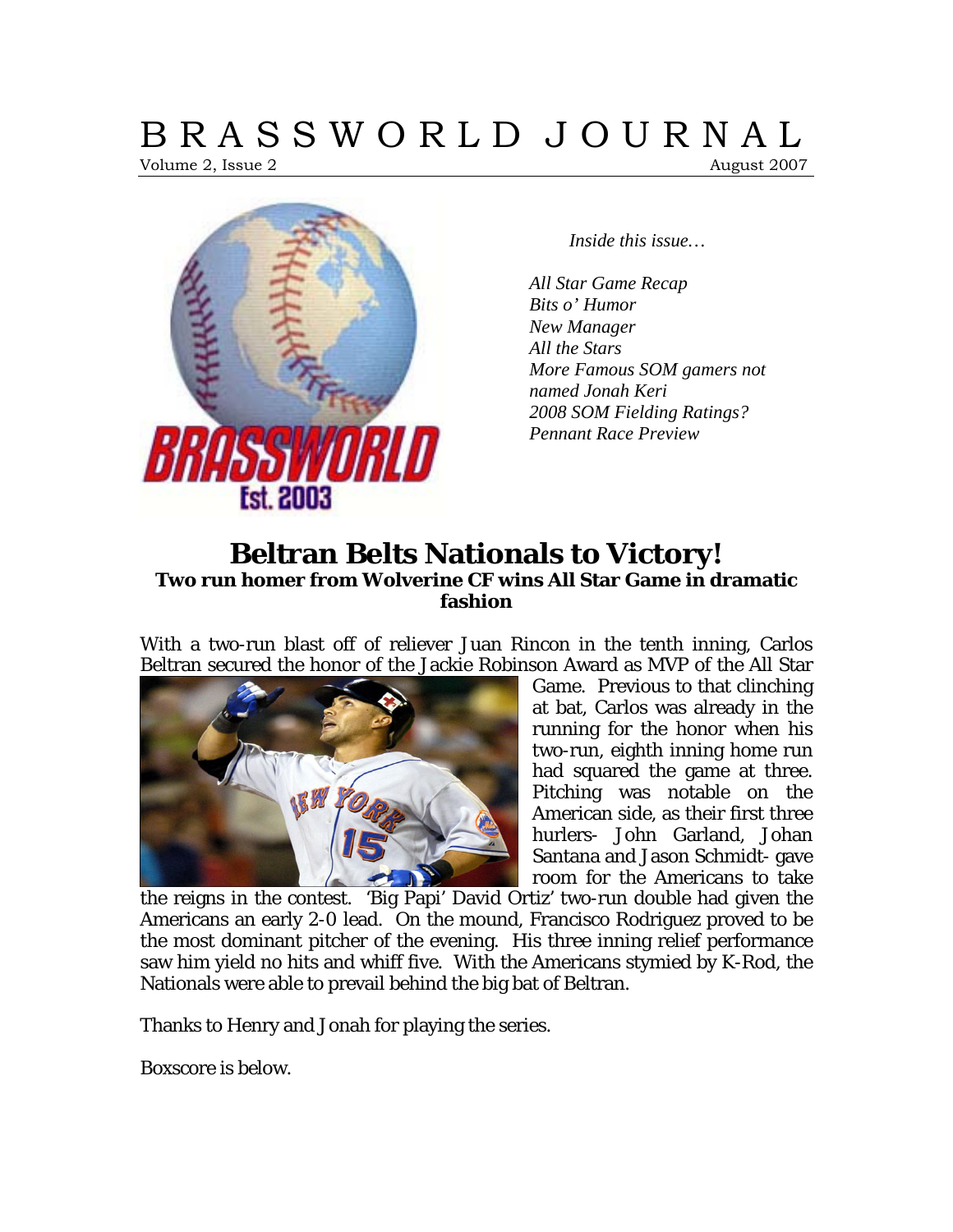|                    | <b>2007 BRASSWORLD ALL STAR GAME</b> |                          |                  |                  |                  |                  |                  |                         |                  |                  |                          |
|--------------------|--------------------------------------|--------------------------|------------------|------------------|------------------|------------------|------------------|-------------------------|------------------|------------------|--------------------------|
| AL                 |                                      | AВ                       | R                | H                | BI               | NL               |                  | AВ                      | R                | H                | BI                       |
| Sizemore, cf       |                                      | 5                        | $\mathbf{1}$     | 3                | $\boldsymbol{0}$ | Jeter, ss        |                  | 5                       | 1                | $\overline{2}$   | $\boldsymbol{0}$         |
| Guillen, ss        |                                      | $\overline{4}$           | 1                | 1                | $\boldsymbol{0}$ |                  | Pujols, 1b       | 5                       | $\boldsymbol{0}$ | 1                | $\boldsymbol{0}$         |
| Schilling, p       |                                      | $\theta$                 | $\mathbf{0}$     | $\mathbf{0}$     | $\boldsymbol{0}$ |                  | Beltran, cf      | 5                       | $\overline{2}$   | 3                | $\overline{\mathcal{L}}$ |
| Crain, p           |                                      | $\boldsymbol{0}$         | $\theta$         | $\boldsymbol{0}$ | $\boldsymbol{0}$ |                  | Cabrera, 3b      | $\overline{4}$          | $\overline{0}$   | $\overline{c}$   | $\boldsymbol{0}$         |
| J. Jones, ph       |                                      | 1                        | $\mathbf{0}$     | $\theta$         | $\boldsymbol{0}$ |                  | Ramirez, lf      | $\overline{4}$          | $\theta$         | $\mathbf{0}$     | $\boldsymbol{0}$         |
| Bonds, lf          |                                      | $\overline{4}$           | $\theta$         | $\theta$         | $\boldsymbol{0}$ |                  | Martinez, c      | $\overline{4}$          | 1                | $\mathbf{1}$     | $\boldsymbol{0}$         |
| Rincon, p          |                                      | $\boldsymbol{0}$         | $\boldsymbol{0}$ | $\boldsymbol{0}$ | $\boldsymbol{0}$ |                  | Iguchi, 2b       | $\overline{4}$          | $\boldsymbol{0}$ | $\boldsymbol{0}$ | $\boldsymbol{0}$         |
| Ortiz, 1b          |                                      | 3                        | $\mathbf{0}$     | 1                | $\overline{2}$   |                  | Crawford, rf     | $\overline{4}$          | $\overline{0}$   | $\overline{2}$   | $\mathbf{1}$             |
| Barrett, c         |                                      | $\boldsymbol{0}$         | $\boldsymbol{0}$ | $\boldsymbol{0}$ | $\boldsymbol{0}$ |                  | Halladay, p      | $\boldsymbol{0}$        | $\overline{0}$   | $\boldsymbol{0}$ | $\boldsymbol{0}$         |
| Wright, 3b         |                                      | 3                        | $\boldsymbol{0}$ | $\boldsymbol{0}$ | $\boldsymbol{0}$ |                  | Wagner, p        | $\boldsymbol{0}$        | $\overline{0}$   | $\boldsymbol{0}$ | $\boldsymbol{0}$         |
| Utley, 2b          |                                      | $\overline{\mathcal{L}}$ | $\theta$         | $\mathbf{1}$     | $\boldsymbol{0}$ |                  | Thomas, ph       | 1                       | $\overline{0}$   | $\boldsymbol{0}$ | $\boldsymbol{0}$         |
| McCann, c          |                                      | $\overline{c}$           | $\boldsymbol{0}$ | $\overline{0}$   | $\boldsymbol{0}$ |                  | Mussina, p       | $\boldsymbol{0}$        | $\overline{0}$   | $\boldsymbol{0}$ | $\boldsymbol{0}$         |
| Howard, ph-1b      |                                      | $\overline{c}$           | $\theta$         | $\boldsymbol{0}$ | $\boldsymbol{0}$ |                  | Lofton, ph       | 1                       | $\overline{0}$   | $\boldsymbol{0}$ | $\boldsymbol{0}$         |
| Ibanez, rf         |                                      | $\mathbf{0}$             | $\theta$         | $\boldsymbol{0}$ | $\boldsymbol{0}$ |                  | Ryan, p          | $\boldsymbol{0}$        | $\overline{0}$   | $\boldsymbol{0}$ | $\boldsymbol{0}$         |
| Holliday, ph-rf-lf |                                      | 4                        | $\mathbf{1}$     | $\mathbf{1}$     | $\mathbf{1}$     |                  | Clemens          | $\boldsymbol{0}$        | $\theta$         | $\boldsymbol{0}$ | $\boldsymbol{0}$         |
| Garland, p         |                                      | $\boldsymbol{0}$         | $\boldsymbol{0}$ | $\boldsymbol{0}$ | $\boldsymbol{0}$ |                  | Sanchez, ph      | 1                       | $\overline{0}$   | $\boldsymbol{0}$ | $\boldsymbol{0}$         |
| Castillo, ph       |                                      | 1                        | $\theta$         | $\boldsymbol{0}$ | $\boldsymbol{0}$ |                  | Rodriguez, p     | $\boldsymbol{0}$        | $\boldsymbol{0}$ | $\boldsymbol{0}$ | $\boldsymbol{0}$         |
| C. Jones, ph       |                                      | 1                        | $\theta$         | $\boldsymbol{0}$ | $\boldsymbol{0}$ |                  | Guerrero, ph     | 1                       | $\mathbf{1}$     | $\mathbf{1}$     | $\boldsymbol{0}$         |
| Schmidt, p         |                                      | $\boldsymbol{0}$         | $\boldsymbol{0}$ | $\boldsymbol{0}$ | $\boldsymbol{0}$ |                  |                  |                         |                  |                  |                          |
| Tejada, ph-ss      |                                      | $\overline{2}$           | $\boldsymbol{0}$ | $\boldsymbol{0}$ | $\boldsymbol{0}$ |                  |                  |                         |                  |                  |                          |
|                    |                                      |                          |                  |                  |                  |                  |                  |                         |                  |                  |                          |
|                    |                                      |                          |                  |                  |                  |                  |                  |                         |                  |                  |                          |
|                    |                                      |                          |                  |                  |                  |                  |                  |                         |                  |                  |                          |
|                    |                                      |                          |                  |                  |                  |                  |                  |                         |                  |                  |                          |
|                    |                                      |                          |                  |                  |                  |                  |                  |                         |                  |                  |                          |
|                    |                                      | 36                       | 3                | $\tau$           | 3                |                  |                  | 39                      | 5                | 12               | 5                        |
|                    |                                      |                          |                  |                  |                  |                  |                  |                         |                  |                  |                          |
| AL                 | 000                                  | 002                      |                  | 1000             | 3                | 7 0              |                  |                         |                  |                  |                          |
| NL                 | 000                                  | 000                      |                  | 1202             |                  | 5 12 0           |                  |                         |                  |                  |                          |
|                    |                                      |                          |                  |                  |                  |                  |                  |                         |                  |                  |                          |
| AL                 | IP                                   | H                        |                  | R                | ER               | BB               | SO               | Att: 34,472             |                  |                  |                          |
| Garland            | $\overline{2}$                       | 3                        |                  | $\boldsymbol{0}$ | $\boldsymbol{0}$ | $\boldsymbol{0}$ | 1                | T: 3:15                 |                  |                  |                          |
| Santana            | $\overline{c}$                       | $\mathbf{1}$             |                  | $\boldsymbol{0}$ | $\boldsymbol{0}$ | $\boldsymbol{0}$ | $\overline{c}$   | 2B: Sizemore, Ortiz,    |                  |                  |                          |
| Schmidt            | $\overline{2}$                       | $\overline{c}$           |                  | $\boldsymbol{0}$ | $\boldsymbol{0}$ | $\boldsymbol{0}$ | $\mathbf{1}$     | Martinez                |                  |                  |                          |
| Cain               | $\mathbf{1}$                         | $\overline{c}$           |                  | $\mathbf{1}$     | $\mathbf{1}$     | $\boldsymbol{0}$ | $\mathbf{0}$     | HR: Beltran-2, Holliday |                  |                  |                          |
| Schilling          | $\mathbf{1}$                         | $\overline{c}$           |                  | $\overline{2}$   | $\overline{c}$   | $\boldsymbol{0}$ | $\boldsymbol{0}$ | SB: Sizemore, Guillen,  |                  |                  |                          |
| Crain              | $\mathbf{1}$                         | $\boldsymbol{0}$         |                  | $\boldsymbol{0}$ | $\boldsymbol{0}$ | $\boldsymbol{0}$ | $\boldsymbol{0}$ | Guerrero                |                  |                  |                          |
| Rincon, L          | 0.2                                  | $\overline{c}$           |                  | $\overline{c}$   | $\overline{c}$   | $\boldsymbol{0}$ | $\mathbf{1}$     | CS: Crawford            |                  |                  |                          |
|                    |                                      |                          |                  |                  |                  |                  |                  | S: Barrett              |                  |                  |                          |
| NL                 | IP                                   | H                        |                  | R                | ER               | <b>BB</b>        | SO               | LOB: AL-6, NL-5         |                  |                  |                          |
| Halladay           | 1.1                                  | $\overline{2}$           |                  | $\boldsymbol{0}$ | $\boldsymbol{0}$ | $\boldsymbol{0}$ | $\mathbf{1}$     | DP: AL-1, NL-0          |                  |                  |                          |
| Wagner             | 0.2                                  | $\boldsymbol{0}$         |                  | $\boldsymbol{0}$ | $\boldsymbol{0}$ | $\boldsymbol{0}$ | $\mathfrak{2}$   | GIDP: Ramirez           |                  |                  |                          |
| Mussina            | 3                                    | 1                        |                  | 0                | $\boldsymbol{0}$ | $\boldsymbol{0}$ | $\mathbf{1}$     |                         |                  |                  |                          |
| Ryan               | 1                                    | 3                        |                  | $\overline{c}$   | $\overline{c}$   | 1                | $\overline{c}$   |                         |                  |                  |                          |
| Clemens            | 1                                    | 1                        |                  | 1                | $\mathbf{1}$     | $\boldsymbol{0}$ | $\mathbf{1}$     |                         |                  |                  |                          |
| Rodriguez, W       | 3                                    | $\boldsymbol{0}$         |                  | $\boldsymbol{0}$ | $\boldsymbol{0}$ | $\mathbf{1}$     | 5                |                         |                  |                  |                          |
|                    |                                      |                          |                  |                  |                  |                  |                  |                         |                  |                  |                          |
|                    |                                      |                          |                  |                  |                  |                  |                  |                         |                  |                  |                          |
|                    |                                      |                          |                  |                  |                  |                  |                  |                         |                  |                  |                          |
|                    |                                      |                          |                  |                  |                  |                  |                  |                         |                  |                  |                          |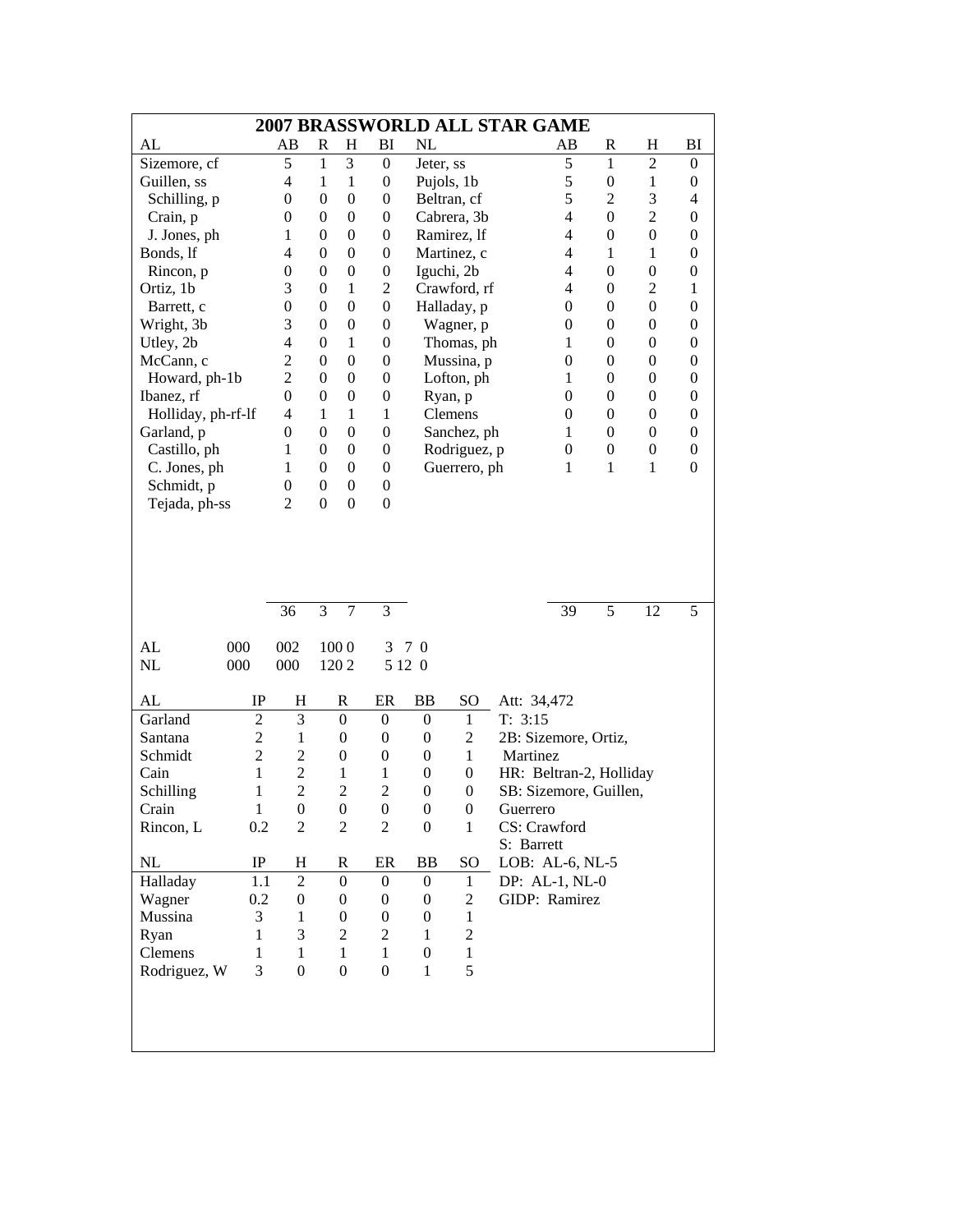#### **Lies, damn lies, statistics and Politicians**

(from the Shysterball blog)

#### **If you outlaw VORP, only outlaws will have VORP**

Great moments in impotent bureaucracy, brought to you by the Houston Independent School District:

 The Houston Independent School District has denied a parent's request for the statistics of high school baseball players, citing a federal privacy law.

 In April, Scott Rothenberg made a formal request for the statistics, such as hits and home runs, of players on the Bellaire High School baseball team. He received a letter Tuesday from the district's lawyer telling him the information is private under the Family Educational Rights and Privacy Act . . .

 "We agree it looks weird, and frankly, it would probably be a whole lot less heartache to the district if this information were not protected," said Chris Gilbert, an attorney for the district. "But the law is the law and we're required to follow it."

\* \* \*

**BY DARBY CONLEY** 

# **And something that speaks to the editor's Inner Brewer:**

#### **GET FUZZY**



\* \* \*

® Darby Conley/Dist. by UFS, Inc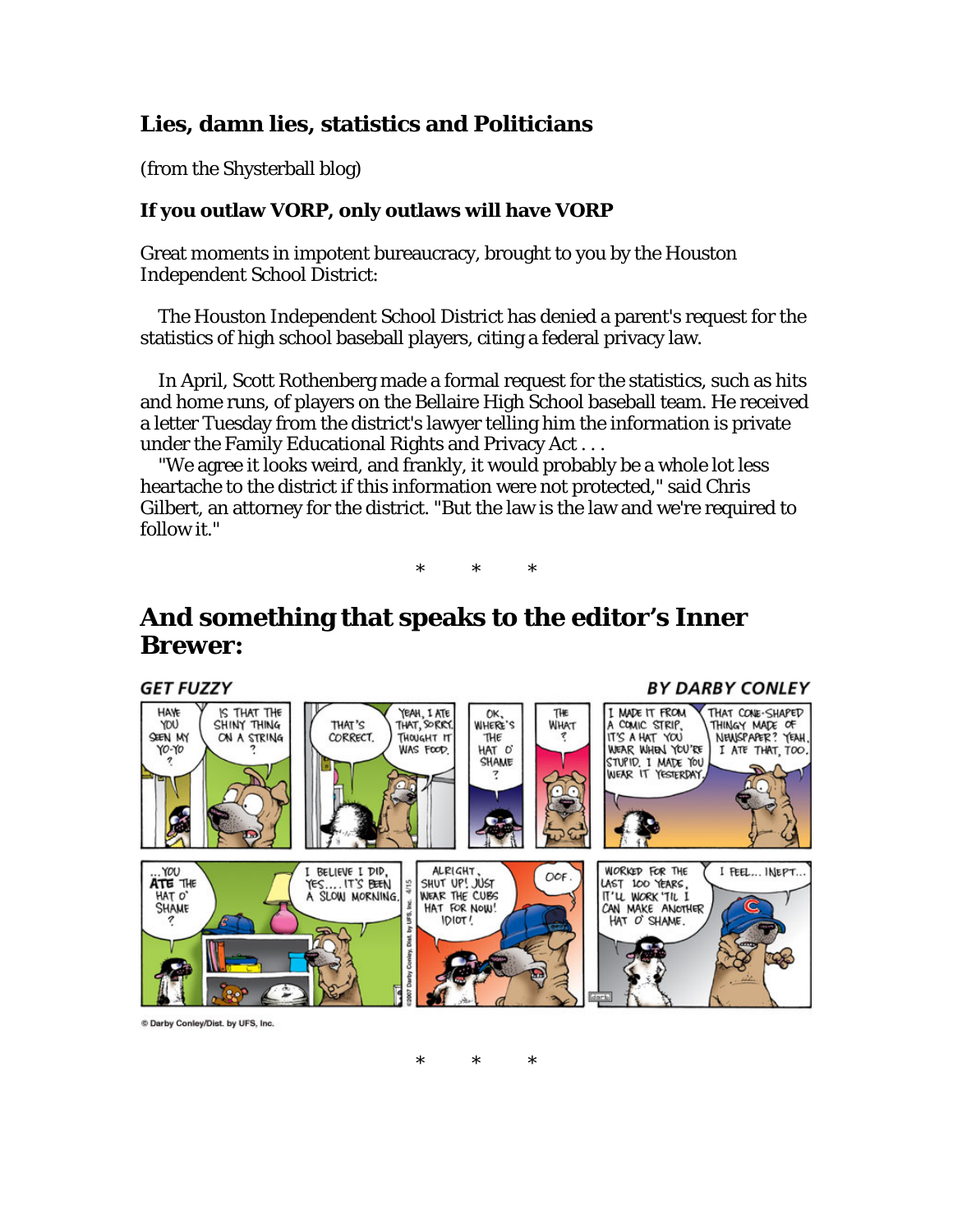# **Fantasy Gaming Gives Insight Into Learning**

*[Note: this story appeared on Yahoo! News.]* 

*Fri Jul 13, 7:02 PM ET*

FRIDAY, July 13 (HealthDay News) -- Fantasy baseball leagues could bring scientists a better understanding of how people learn.

Erica and Rich Halverson, assistant professors at the University of Wisconsin-Madison, are conducting a study of the organization and rules of play of three different fantasy baseball leagues, as well as participants' strategies, degree of competitiveness, and what they get out of the game.

"We're trying to figure out how can we cast a net over something like fantasy baseball to figure out what kind of learning goes on here," Rich Halverson said in a prepared statement. "What are the structures that orchestrate the learning? What are the outcomes?"

Erica Halverson is an assistant professor in the department of educational psychology, and Rich Halverson is assistant professor in educational leadership and policy analysis. Both are avid fans of fantasy baseball leagues and belong to the Games, Learning & Society Research group in the university's School of Education.

About 16 million adults played fantasy sports in 2006, according to the Fantasy Sports Industry Trade Association.

"Not only is it something we love, but this is a huge market of gaming that's going on where people are spending thousands and thousands of hours playing," Erica Halverson said in a prepared statement. "As a research group, we're fundamentally interested in what people learn from gaming and what gaming has to offer education. This is sort of a subset of gaming that's a new avenue to explore."

Fantasy baseball leagues -- and other fantasy sports games -- require a great amount of research and learning on the part of participants, the researchers noted.

One initial finding: A woman who knew little about baseball said her participation in a fantasy baseball league has led her to become more of a fan of the game, and she now listens to games on the radio.

"If you're thinking about this as a game structure that gives people the opportunity to become more invested in a given set of content, it's kind of a nice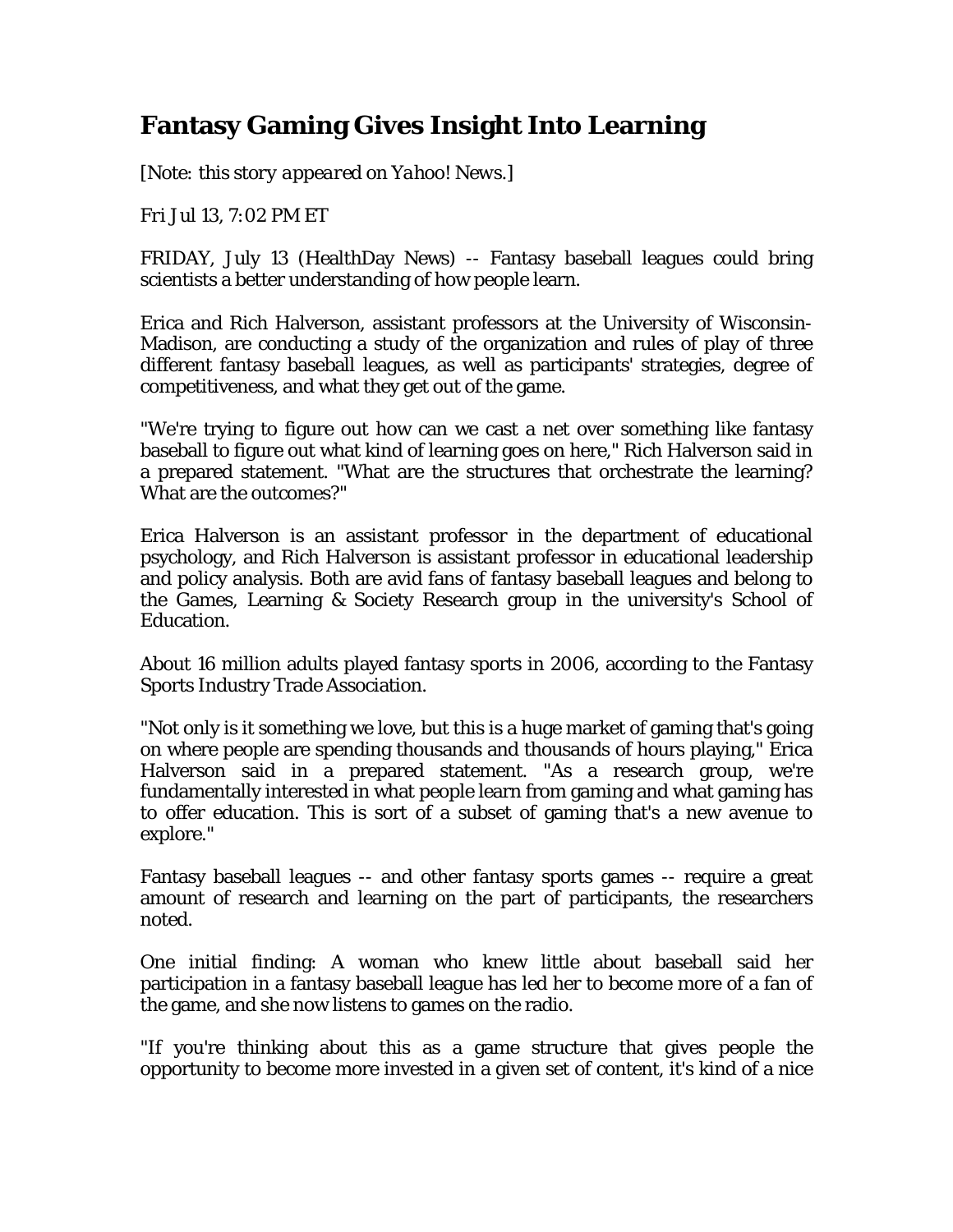insight," Erica Halverson said. "You've hooked people in a way that maybe they're not hooked before."

The researchers were expected to discuss their study Friday at the 3rd annual Games, Learning & Society Conference, in Madison, Wis.

\* \* \*

# **New Exeter Owner**

Name: Doug Beebe Team: Exeter Alewives – name change and city/stadium move coming after '07 season Brassworld Status: Rookie Ownership tendencies: Let's Make A Deal! More GM than game day Manager Hometown: Cleveland, OH Currently Living In: Columbus, OH Real World Job: Commodity Manager – Commercial Vehicle Group Personal: Married < 1 year (Doreena), no kids yet Favorite Teams: Indians, Ohio State Buckeyes, Indiana Hoosiers – I also follow the Browns and Cavaliers less enthusiastically Favorite Players: Omar Vizquel, Grady Sizemore In My Spare Time: Real estate investing, travel, play - softball, volleyball, basketball, flag football

I've been a baseball fan since I was old enough to open a pack of baseball cards. I was raised an Indians fan, and I know they're going to break my heart again this year and fail to make the playoffs. Such is the life of the Cleveland sports fan, sigh. But I digress, I've been into the statistics of baseball since the old All\*Star Baseball boardgame

<http://www.boardgamegeek.com/game/3157>. Yes, I used to keep score in those games, and I wish I still had the game and the scoresheets. I've played a lot of Diamond Mind baseball – replayed the '94 season a bunch of times, and think that: a) I'm not a wonderful in-game manager, and b) the Indians had some magic going in that 100-44 record. I've fiddled with Out Of The Park some, too, more as something to do in airports and hotels. As mentioned previously, this is my first Strat experience, outside of a free trial league on SportingNews.

Fantasy-wise, I've been in a football league  $-\frac{http://www.gflonline.net}{http://www.gflonline.net}$  for the last fourteen years (the Columbus Gamblers) [*editor's note: there's gambling in Columbus???]* and have been in plenty of single-year Rotisserie baseball, fantasy football, and even a year or two of hockey (at which I was awful) leagues, with mixed success, based mostly on the amount of time I put in.

So, obviously, I'm your stereotypical sports junkie. I'll watch any sport, at almost any time – unless the commentator is John Madden or Joe Morgan.

I look forward to matching wits with everyone!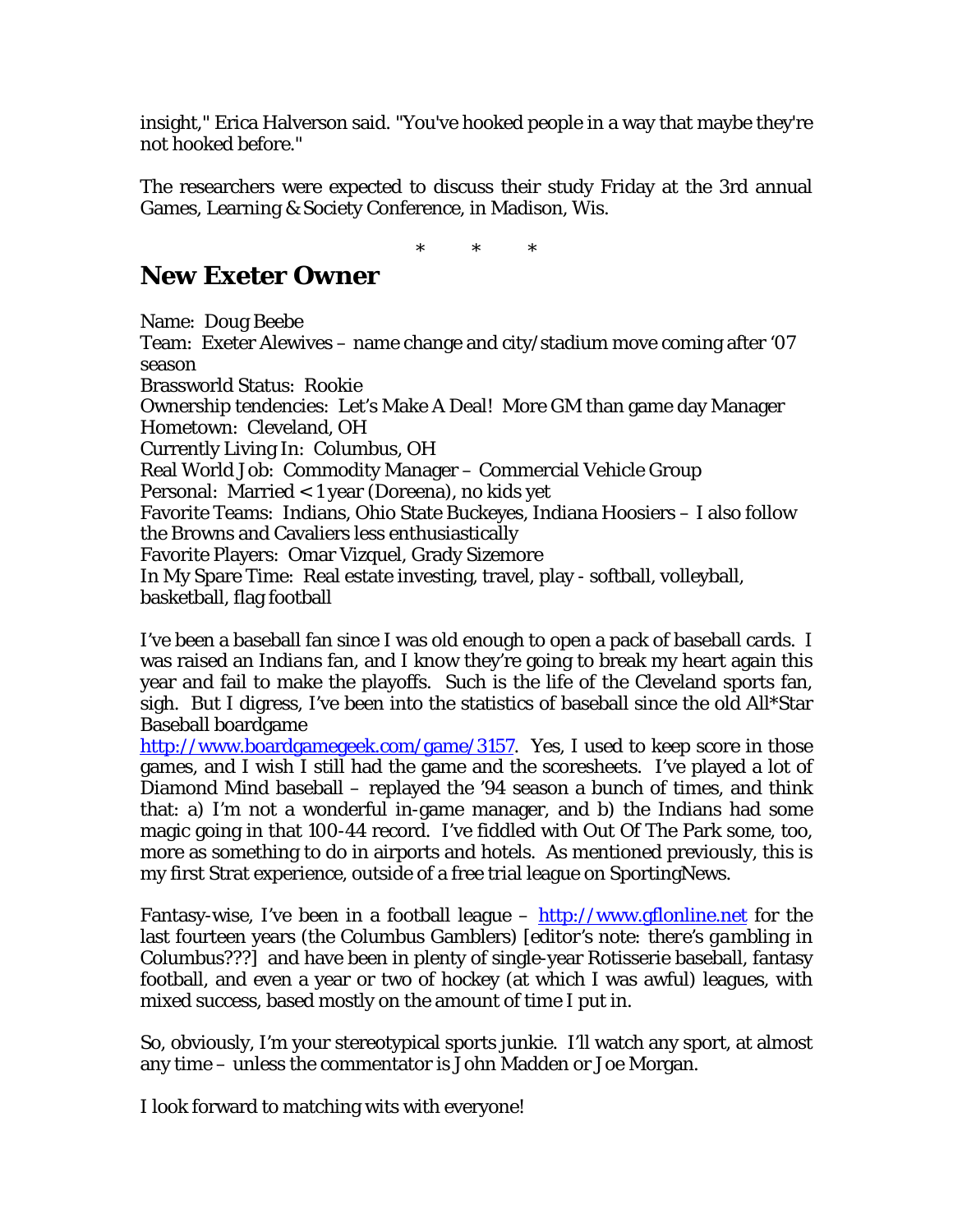\* \* \*

Noticed on Buster Olney's ESPN chat the other day. He's one of us!

*Kevin (New Gloucester, ME): Do you or did you ever play Strat-O-Matic baseball?* 

*Buster Olney: (1:51 PM ET ) Kevin: Are you kidding? Probably played played 50,000 games, and which explains my subpar college transcript.* 

\* \* \*

# **Who are the 2007 defensive All-Stars (thus far)?**

[*Note: This is passed along from John Dewan's 'Stat of the Week.' Some may be aware that Hal Richman contributed his sense of player's fielding ability in the most recent Bill James Handbook. Also, as far as I can remember, Dewan himself used to be (or still is) a SOM gamer. In any event, let the fielding ratings debate start in earnest with these nuggets from Mr. Dewan. Of course, all rights are reserved to Mr. Dewan here- this ain't my stuff! Enjoy.]* 

July 18, 2007

In *[The Fielding Bible](http://actasports.com/detail.html?&id=0-87946-297-3)* I introduced a new way to quantify defensive contributions called the Plus/Minus System. The book covered every 2005 defensive player other than pitchers and catchers using Plus/Minus and a variety of other defensive metrics.

[The Bill James Handbook 2007](http://www.actasports.com/detail.html?id=047) published the Plus/Minus leaderboards for the 2006 season (adding pitchers for the first time) and the 2008 version will publish the Plus/Minus leaderboards for the 2007 season. But how about a preview now?

The recent All-Star Game tried to bring together 2007's best players. Let's take a look at the best players from a defensive standpoint thus far this year. Here are the 2007 Plus/Minus defensive leaderboards (through games of Monday, July 16).

#### **First Basemen**

| <b>Name</b>        | <b>Team</b> | PМ    |
|--------------------|-------------|-------|
| Albert Pujols      | StL         | $+25$ |
| Casey Kotchman     | LAA         | $+13$ |
| Ryan Klesko        | SF          | $+10$ |
| Kevin Youkilis     | <b>Bos</b>  | $+8$  |
| <b>Ryan Shealy</b> | KC.         | $+8$  |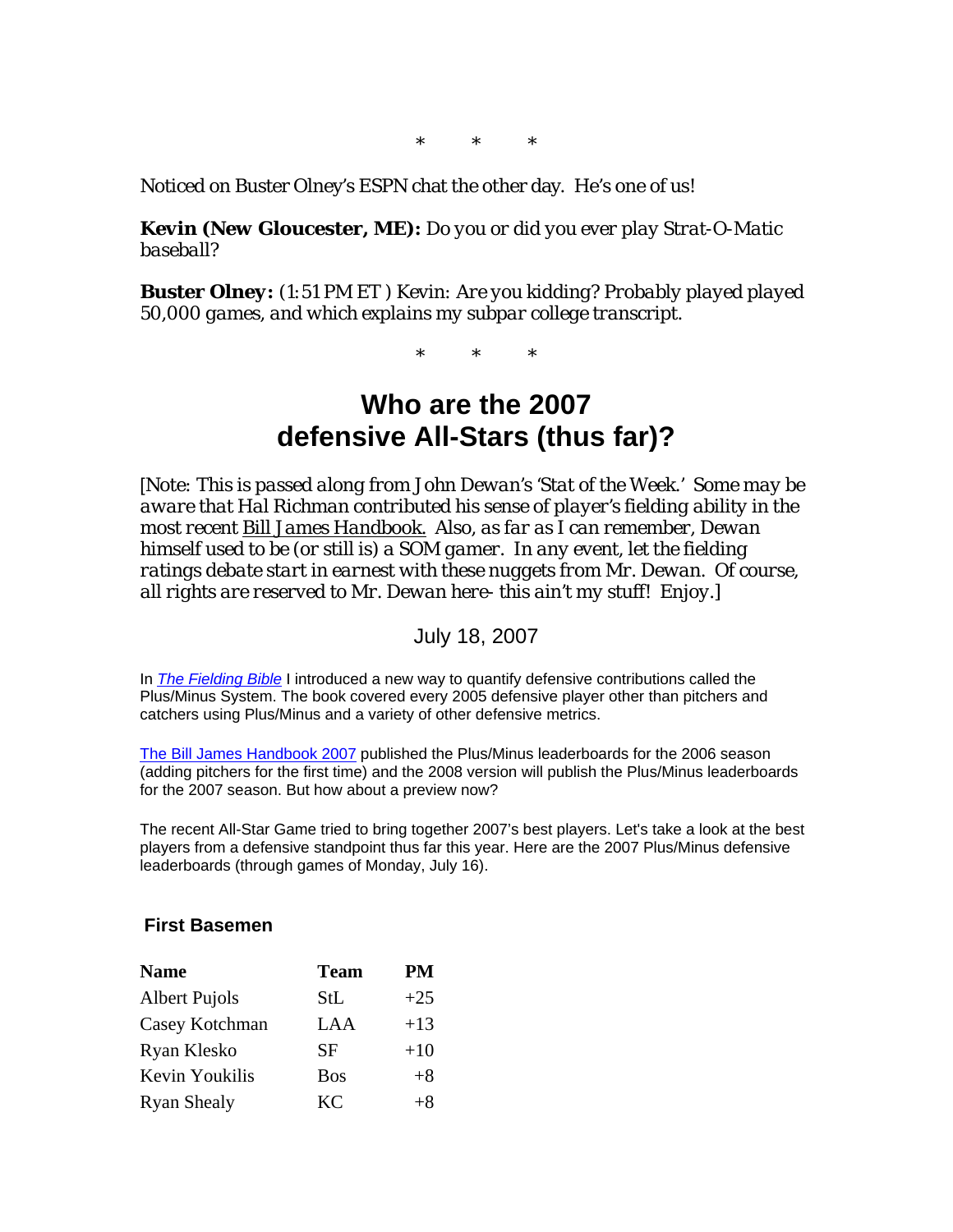#### **Second Basemen**

| <b>Name</b>             | <b>Team</b> | <b>PM</b> |
|-------------------------|-------------|-----------|
| Chase Utley             | Phi         | $+16$     |
| <b>Aaron Hill</b>       | Tor         | $+13$     |
| <b>Mark Ellis</b>       | Oak         | $+12$     |
| Howie Kendrick          | LAA         | $+10$     |
| <b>Brandon Phillips</b> | Cin         | $+8$      |
| Kaz Matsui              | Co1         | $+8$      |

#### **Third Basemen**

| <b>Name</b>          | <b>Team</b> | <b>PM</b> |
|----------------------|-------------|-----------|
| Pedro Feliz          | SF          | $+21$     |
| David Wright         | <b>NYM</b>  | $+15$     |
| <b>Scott Rolen</b>   | StL         | $+13$     |
| Aramis Ramirez       | ChC         | $+13$     |
| <b>Adrian Beltre</b> | Sea         | $+12$     |

## **Shortstops**

| <b>Name</b>     | <b>Team</b> | PM    |
|-----------------|-------------|-------|
| Troy Tulowitzki | Col         | $+22$ |
| Adam Everett    | Hou         | $+17$ |
| Jack Wilson     | Pit         | $+12$ |
| Omar Vizquel    | <b>SF</b>   | $+12$ |
| Jason Bartlett  | Min         | $+12$ |

#### **Left Fielders**

| <b>Name</b>            | <b>Team</b> | PМ    |
|------------------------|-------------|-------|
| <b>Shannon Stewart</b> | Oak         | $+11$ |
| Matt Holliday          | Col         | $+10$ |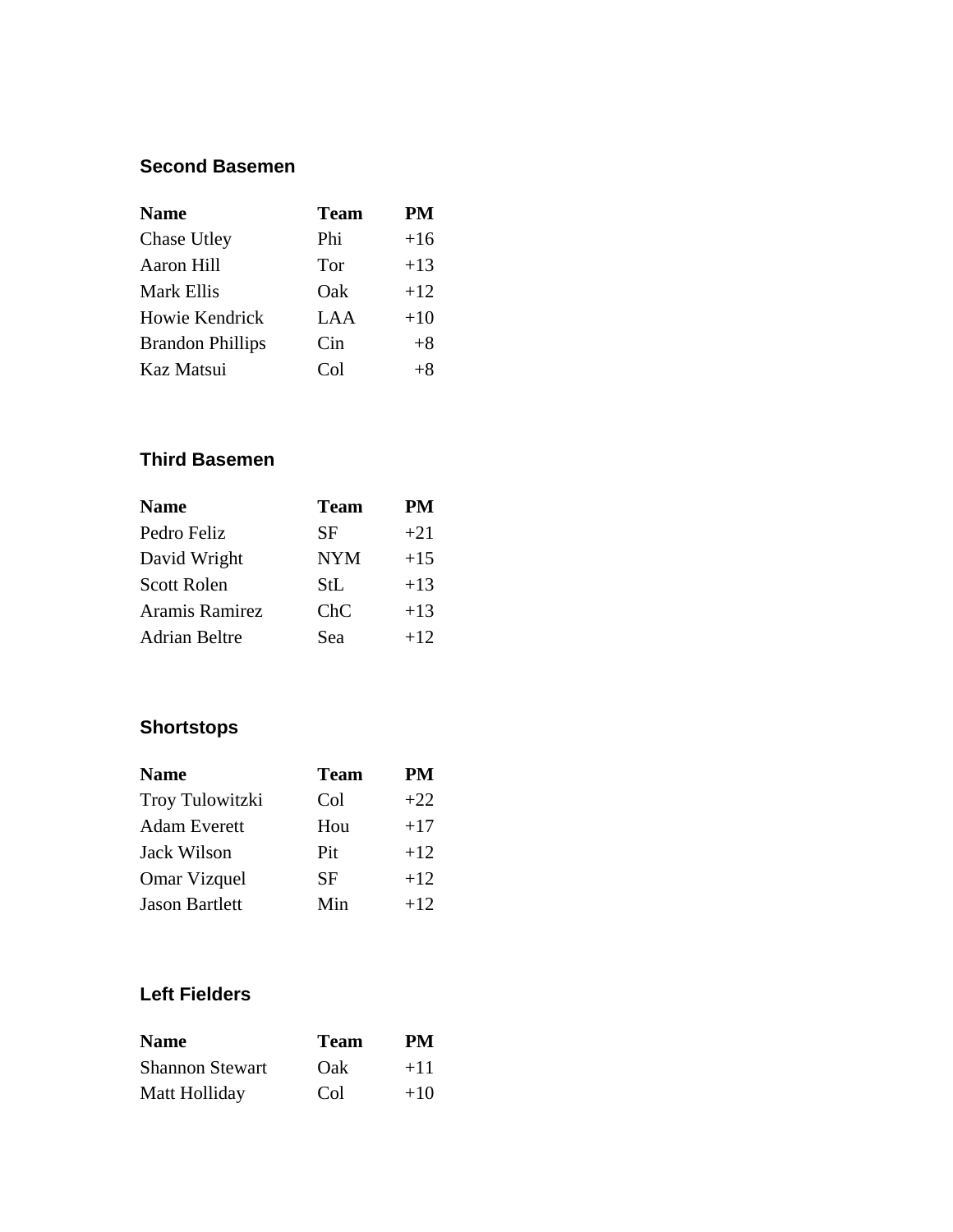| <b>Geoff Jenkins</b> | Mil | $+9$ |
|----------------------|-----|------|
| Adam Lind            | Tor | $+8$ |
| Emil Brown           | KC. | $+8$ |

#### **Center Fielders**

| <b>Name</b>              | <b>Team</b> | <b>PM</b> |
|--------------------------|-------------|-----------|
| <b>Andruw Jones</b>      | AtL         | $+22$     |
| Carlos Beltran           | <b>NYM</b>  | $+16$     |
| <b>Curtis Granderson</b> | Det         | $+14$     |
| Coco Crisp               | <b>Bos</b>  | $+13$     |
| Alfredo Amezaga          | Fla         | $+8$      |
| Ryan Church              | Was         | $+8$      |

## **Right Fielders**

| <b>Team</b> | PM    |
|-------------|-------|
| LAD         | $+16$ |
| Ari         | $+10$ |
| Was         | $+9$  |
| Tor         | $+8$  |
| Det         | $+7$  |
| Mil         | $+7$  |
|             |       |

#### **Pitchers**

| <b>Name</b>           | <b>Team</b> | PМ   |
|-----------------------|-------------|------|
| Greg Maddux           | SD          | $+5$ |
| Jon Garland           | ChW         | $+5$ |
| Kameron Loe           | Tex         | $+5$ |
| <b>Five Tied With</b> |             |      |

The worst defensive player thus far this year: Florida Marlins shortstop Hanley Ramirez at -23. Derek Jeter is a close second at -21.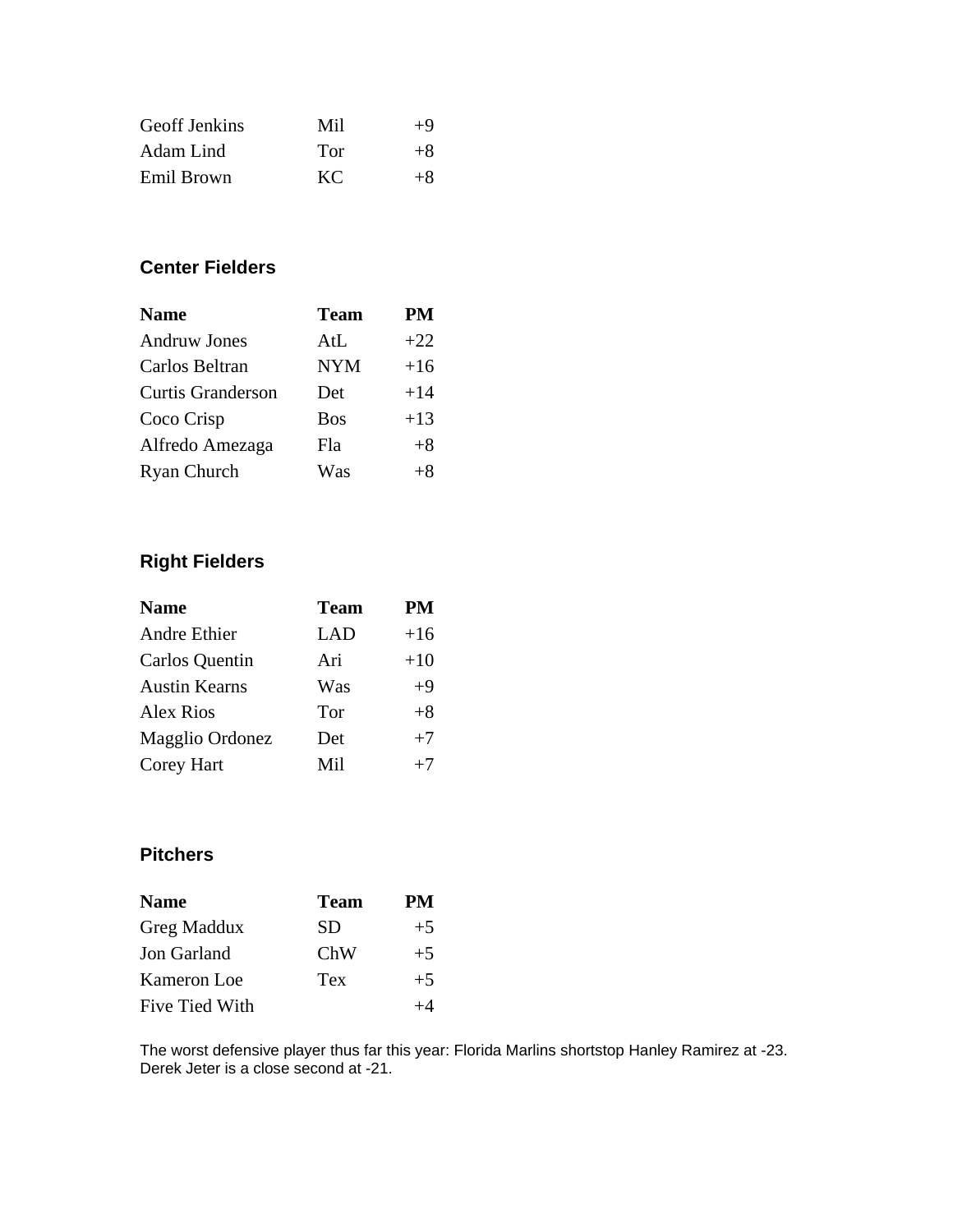By the way, I've been asked the same question many times: When will the next edition of *[The](http://actasports.com/detail.html?&id=0-87946-297-3)  [Fielding Bible](http://actasports.com/detail.html?&id=0-87946-297-3)* come out? Answer: Not this year, but likely next year. The reason: We're working on a new book that will take time away from doing a *[Fielding Bible](http://actasports.com/detail.html?&id=0-87946-297-3)* this year. The new book is called *The Bill James Gold Mine*. Keep an eye out for it next spring.

Short description of the Plus/Minus System:

*[The Fielding Bible](http://actasports.com/detail.html?&id=0-87946-297-3)* contains a detailed explanation of the Plus/Minus System, but here is a summary.

The plus/minus figure of +25 for Albert Pujols means that he made 25 more plays than could be expected from an average first baseman. This +25 is determined by looking at each play hit in his direction and comparing what Pujols does with that play compared to all other first basemen.

Every time a fielder catches a ball and gets the out, he receives a fraction between 1 and 0. If it was a difficult play, he gets a larger fraction. An easy play, a smaller fraction. That fraction is determined by what percentage of times that same play is made by all players at that position, in the same location of the field, and on a ball hit just as hard. The higher the percentage (easier play), the lower the fractional award for the defensive play. The lower the percentage (harder play), the higher the factional award.

Every time a fielder fails to make the play, he gets a negative version of that same fraction.

We add up all these fractions and round the number to an integer to create their Plus/Minus at that position (some guys play multiple positions in one season). A final Plus/Minus number around zero indicates an average performance.

[Copyright © 2007 by John Dewan.](http://www.actasports.com/detail.html?id=0879463171)

[Permission to reprint or broadcast this information is granted only if used in conjunction with the following](http://www.actasports.com/detail.html?id=0879463171)  [citation: "Used with permission from John Dewan's Stat of the Week™,](http://www.actasports.com/detail.html?id=0879463171) www.statoftheweek.com[."](http://www.statoftheweek.com/)

**\* \* \*** 

# **All the Stars**

I'm proud of our All Star Game. The managers always seem to have fun with it; I like that it means something in our league (it didn't in MLB when BW started-Bud stole it from us!) and I like that it is a hard team to crack. See, we select only 25 guys per league. What does MLB choose? 40 per squad? It's like their owners WANT to pay All Star bonuses or something. Not only is it just 25 per league in BW but all 24 teams are accounted for on the squads. I do like that tradition of MLB. Nothing wrong with every club sending its best rep to the game, imo. So, I thought it would be interesting, after five years of All Star contests, to break down who's been on the club the most and who has…well…been on a team at some point. But first to the trivia. Three players have been selected to all five All Star games. The first two might be fairly easy to guess: Albert Pujols and Vlad Guerrero. But would you've guessed Billy Wagner as the third?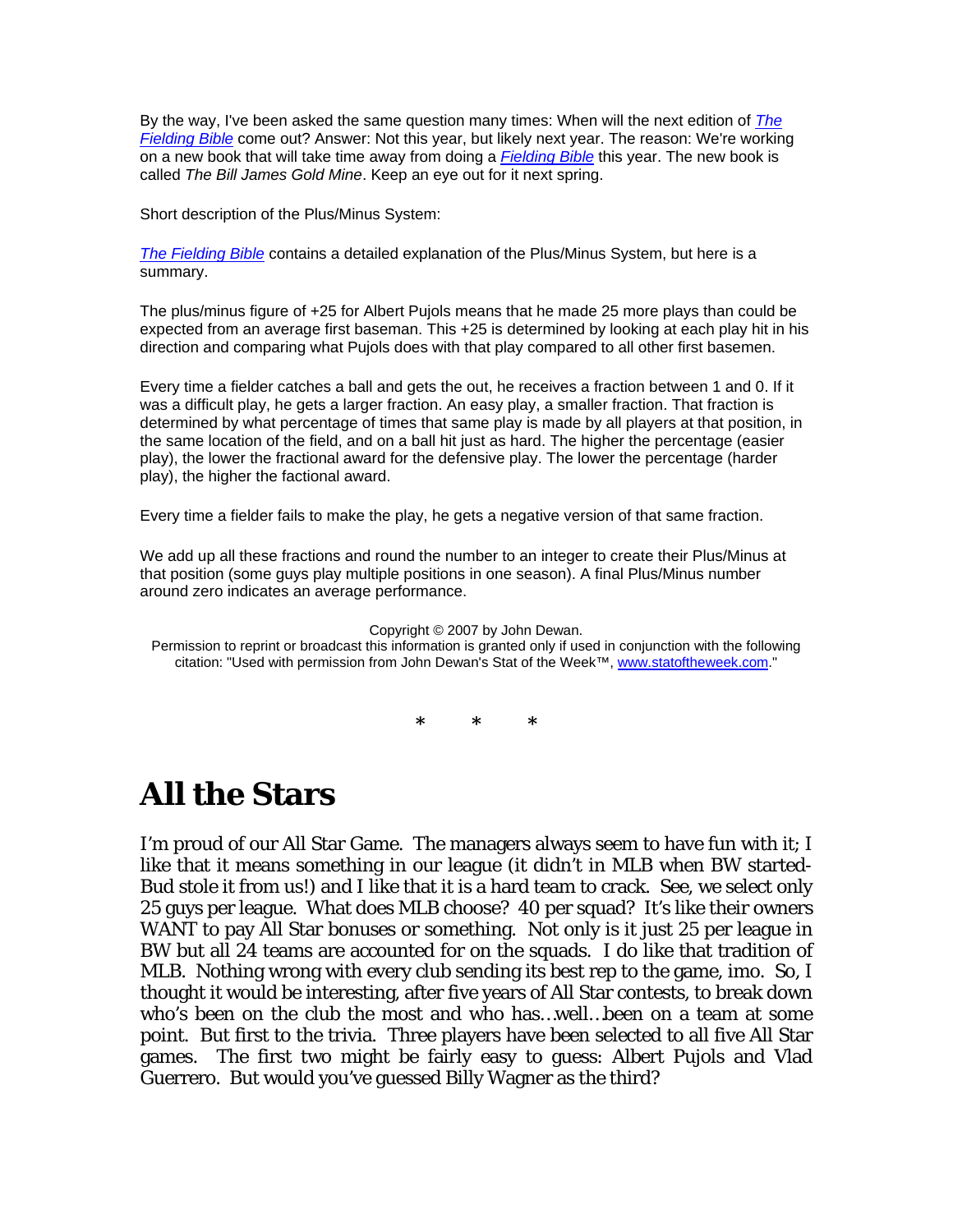BRASSWORLD's All Star process has produced other interesting tidbits. Guess which Giles brother has appeared in the most All Star games? If you guessed "Brian" you are wrong. Can you believe 2007 was Derek Jeter's FIRST All Star selection? There have been plenty other of players you might have assumed that had more than one All Star appearance under their belt: among these might be Carlos Beltran, Garrett Anderson, Torii Hunter, Bartolo Colon, Roy Oswalt, Andy Pettitte and Chipper Jones. Then how about the "Even a Blind Squirrel finds a nut Category?" Headliners of this bunch would be Craig Wilson, Luis A. Gonzalez (btw, the longtime D-Back LF affectionately known as 'Gonzo' has never made a BW All Star team), Chris Hammond, Deivi Cruz, D'Angelo Jimenez and Mike Koplove. But then again it was nice to see aging stars had made it to the BW All Star game one time before retiring. Among these would be Fred McGriff, Marquis Grissom, Tim Salmon, Robb Nen and David Wells (Oops! Boomer isn't retired- yet!).

So enjoy perusing the list. Here it is in its entirety:

| Player                  | Year | <b>ASG</b>       |
|-------------------------|------|------------------|
| Guerrero, Vlad          | 2003 | $\mathbf 5$      |
| Pujols, Albert          | 2003 | 5                |
| <b>Wagner, Billy</b>    | 2003 | $\mathbf 5$      |
| <b>Bonds, Barry</b>     | 2003 | 4                |
| Rodriguez, Alex         | 2003 | 4                |
| Schilling, Curt         | 2003 | 4                |
| Tejada, Miguel          | 2003 | 4                |
| Abreu, Bobby            | 2003 | 3                |
| Cabrera, Miguel         | 2006 | 3                |
| <b>Carpenter, Chris</b> | 2006 | 3                |
| <b>Clemens, Roger</b>   | 2006 | 3                |
| Halladay, Roy           | 2004 | 3                |
| Kent, Jeff              | 2003 | 3                |
| Ortiz, David            | 2004 | 3                |
| Santana, Johan          | 2004 | 3                |
| Soriano, Alfonso        | 2003 | 3                |
| Alou, Moises            | 2006 | $\overline{c}$   |
| Baez, Danys             | 2006 | 2                |
| Berkman, Lance          | 2003 | $\overline{c}$   |
| Castillo, Luis          | 2007 | 2                |
| Chavez, Eric            | 2003 | $\overline{c}$   |
| Edmonds, Jim            | 2003 | 2                |
| Estrada, Johnny         | 2007 | $\overline{c}$   |
| <b>Figgins, Chone</b>   | 2006 | $\boldsymbol{2}$ |
| <b>Foulke, Keith</b>    | 2003 | $\overline{c}$   |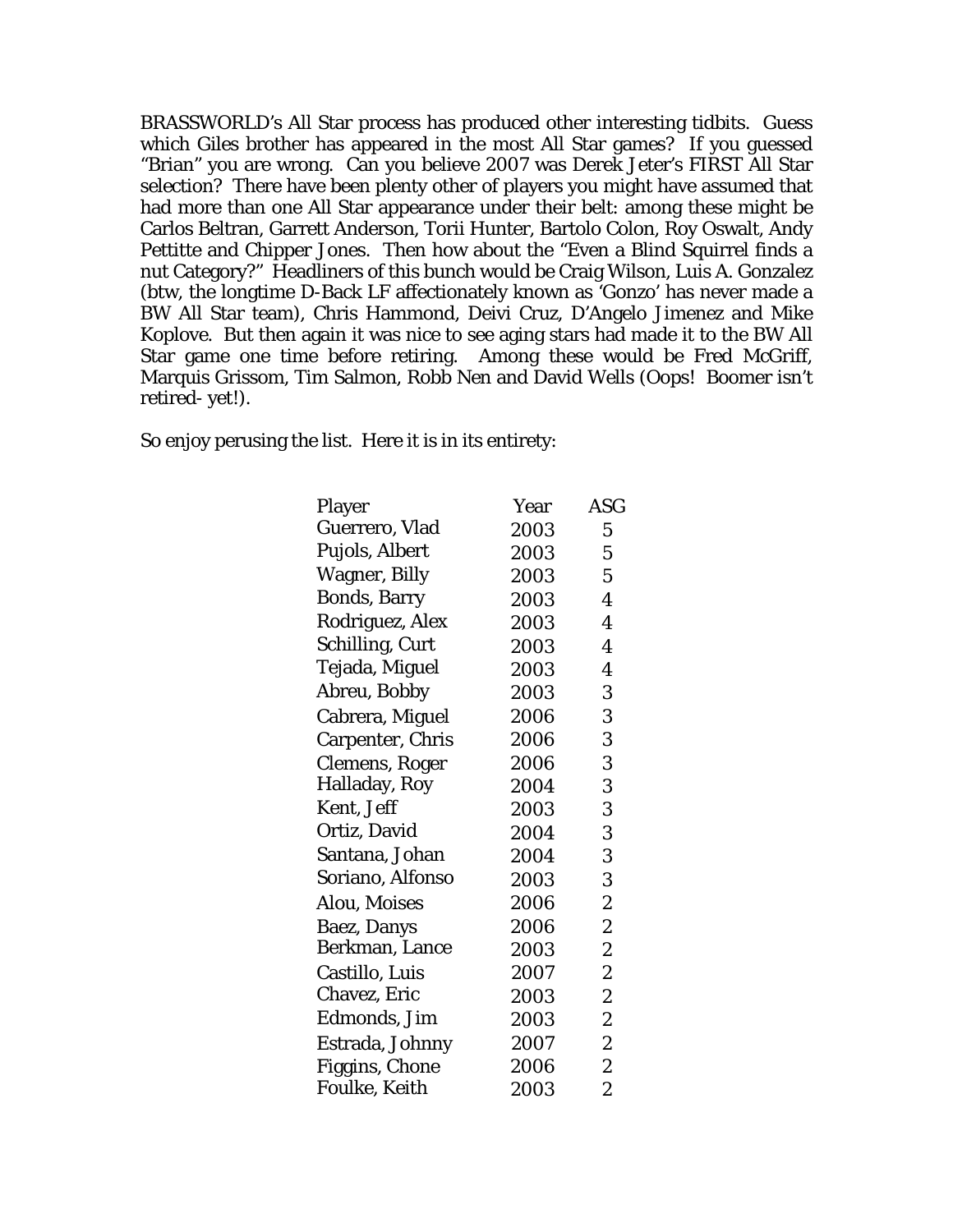| Gagne, Eric             | 2003 | 2                |
|-------------------------|------|------------------|
| Giambi, Jason           | 2004 | $\overline{c}$   |
| Giles, Marcus           | 2004 | $\overline{c}$   |
| Guillen, Carlos         | 2007 | $\overline{c}$   |
| Hafner, Travis          | 2006 | $\boldsymbol{2}$ |
| Johnson, Randy          | 2003 | $\overline{c}$   |
| Jones, Jacque           | 2003 | $\overline{c}$   |
| Larue, Jason            | 2003 | $\overline{c}$   |
| Lee, Derek              | 2004 | $\boldsymbol{2}$ |
| Lieberthal, Mike        | 2003 | $\overline{c}$   |
| Lopez, Javy             | 2004 | $\overline{c}$   |
| Loretta, Mark           | 2007 | $\overline{c}$   |
| Martinez, Pedro         | 2003 | $\boldsymbol{2}$ |
| <b>Martinez, Victor</b> | 2006 | $\overline{c}$   |
| Nathan, Joe             | 2006 | $\overline{c}$   |
| Posada, Jorge           | 2004 | $\overline{c}$   |
| Ramirez, Manny          | 2007 | $\overline{2}$   |
| Rodriguez,              |      |                  |
| Francisco               | 2004 | $\boldsymbol{2}$ |
| Rodriguez, Pudge        | 2004 | $\overline{c}$   |
| Rolen, Scott            | 2004 | $\overline{c}$   |
| Ryan, B.J               | 2007 | $\boldsymbol{2}$ |
| Schmidt, Jason          | 2004 | $\overline{c}$   |
| Smoltz, John            | 2003 | $\overline{c}$   |
| Thome, Jim              | 2003 | $\overline{c}$   |
| Varitek, Jason          | 2003 | $\boldsymbol{2}$ |
| Wright, David           | 2006 | $\overline{c}$   |
| Zambrano, Carlos        | 2006 | $\boldsymbol{2}$ |
| Anderson, Garrett       | 2004 | $\mathbf{1}$     |
| <b>Barrett, Michael</b> | 2007 | $\mathbf{1}$     |
| Bay, Jason              | 2006 | 1                |
| <b>Bell, David</b>      | 2003 | 1                |
| <b>Bellhorn, Mark</b>   | 2005 | $\mathbf{1}$     |
| <b>Beltran, Carlos</b>  | 2007 | $\mathbf{1}$     |
| Berroa, Angel           | 2004 | 1                |
| <b>Blake, Casey</b>     | 2005 | $\mathbf{1}$     |
| <b>Blalock, Hank</b>    | 2005 | $\mathbf{1}$     |
| Boone, Bret             | 2003 | $\mathbf{1}$     |
| Borowski, Joe           | 2007 | 1                |
| Brown, Kevin            | 2004 | 1                |
| <b>Buehrle, Mark</b>    | 2004 | $\mathbf{1}$     |
| <b>Bush, Dave</b>       | 2006 | $\mathbf{1}$     |
| Cabrera, Orlando        | 2003 | 1                |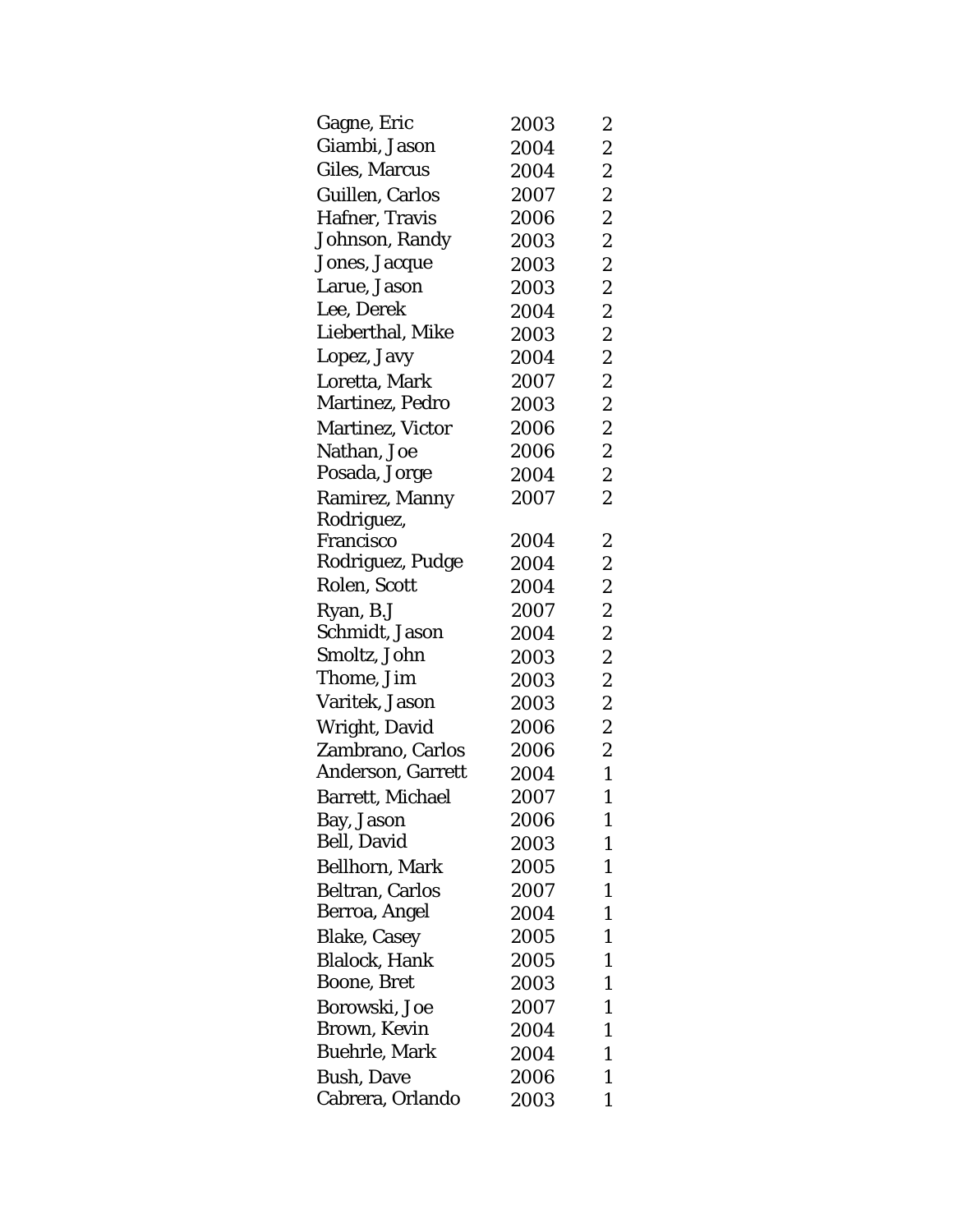| Cain, Matt            | 2007 | 1            |
|-----------------------|------|--------------|
| Carrasco, Hector      | 2006 | $\mathbf{1}$ |
| Chacin, Gustavo       | 2006 | $\mathbf{1}$ |
| <b>Clement, Matt</b>  | 2004 | $\mathbf{1}$ |
| Colon, Bartolo        | 2004 | $\mathbf{1}$ |
| <b>Cormier, Rheal</b> | 2004 | $\mathbf{1}$ |
| Crain, Jesse          | 2007 | $\mathbf{1}$ |
| Crawford, Carl        | 2007 | $\mathbf{1}$ |
| Cruz, Deivi           | 2005 | $\mathbf{1}$ |
| DeJesus, David        | 2006 | $\mathbf{1}$ |
| Drew, J.D.            | 2005 | $\mathbf{1}$ |
| Eckstein, David       | 2003 | $\mathbf{1}$ |
| Embree, Alan          | 2003 | $\mathbf{1}$ |
| <b>Fultz, Aaron</b>   | 2006 | $\mathbf{1}$ |
| <b>Furcal, Rafael</b> | 2006 | $\mathbf{1}$ |
| Garcia, Freddy        | 2005 | $\mathbf{1}$ |
| Garland, John         | 2007 | $\mathbf{1}$ |
| Giles, Brian          | 2003 | $\mathbf{1}$ |
| <b>Glaus, Troy</b>    | 2003 | $\mathbf{1}$ |
| Gonzalez, Luis A.     | 2005 | $\mathbf{1}$ |
| Graves, Danny         | 2003 | $\mathbf{1}$ |
| Green, Shawn          | 2005 | $\mathbf{1}$ |
| Grissom, Marquis      | 2004 | $\mathbf{1}$ |
| Groom, Buddy          | 2003 | $\mathbf{1}$ |
| Hall, Bill            | 2006 | $\mathbf{1}$ |
| Hall, Toby            | 2006 | $\mathbf{1}$ |
| Hammond, Chris        | 2003 | $\mathbf{1}$ |
| Hawkins, Latroy       | 2005 | $\mathbf{1}$ |
| Heilman, Aaron        | 2006 | $\mathbf{1}$ |
| Helton, Todd          | 2003 | $\mathbf{1}$ |
| Hernandez, Orlando    | 2003 | 1            |
| Hillenbrand, Shea     | 2003 | 1            |
| Holliday, Matt        | 2007 | 1            |
| Howard, Ryan          | 2007 | 1            |
| Hudson, Tim           | 2003 | 1            |
| Hunter, Torii         | 2003 | $\mathbf{1}$ |
| Ibanez, Raul          | 2007 | 1            |
| Iguchi, Tadahito      | 2007 | 1            |
| Jenkins, Geoff        | 2006 | 1            |
| Jeter, Derek          | 2007 | $\mathbf{1}$ |
| Jimenez, D'Angelo     | 2004 | 1            |
| <b>Jones, Andruw</b>  | 2004 | 1            |
| Jones, Chipper        | 2007 | 1            |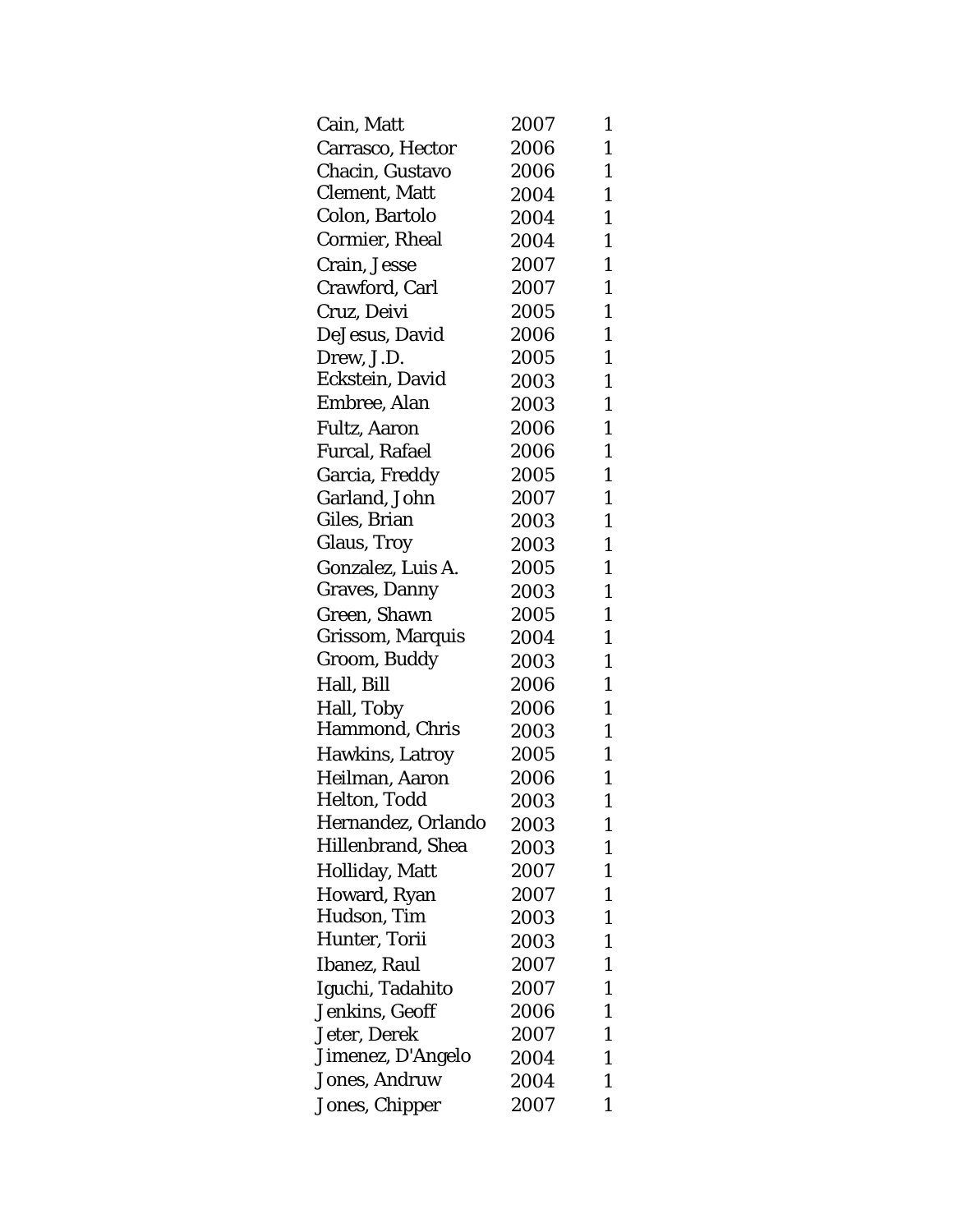| Jones, Todd            | 2007 | 1            |
|------------------------|------|--------------|
| Koplove, Mike          | 2006 | $\mathbf{1}$ |
| Koskie, Corey          | 2004 | $\mathbf{1}$ |
| Loaiza, Esteban        | 2004 | $\mathbf{1}$ |
| Lofton, Kenny          | 2007 | $\mathbf{1}$ |
| Lowell, Mike           | 2004 | $\mathbf{1}$ |
| Maddux, Greg           | 2003 | $\mathbf{1}$ |
| Marte, Damaso          | 2004 | $\mathbf{1}$ |
| Matsui, Hideki         | 2006 | $\mathbf{1}$ |
| McCann, Brian          | 2007 | $\mathbf{1}$ |
| McGriff, Fred          | 2003 | $\mathbf{1}$ |
| Mueller, Bill          | 2004 | $\mathbf{1}$ |
| Mussina, Mike          | 2007 | $\mathbf{1}$ |
| <b>Myers, Brett</b>    | 2006 | $\mathbf{1}$ |
| Nen, Robb              | 2003 | $\mathbf{1}$ |
| Nixon, Trot            | 2004 | $\mathbf{1}$ |
| Ordonez, Magglio       | 2003 | $\mathbf{1}$ |
| Oswalt, Roy            | 2003 | $\mathbf{1}$ |
| Papelbon, Jonathan     | 2007 | $\mathbf{1}$ |
| Peavy, Jake            | 2007 | $\mathbf{1}$ |
| Perez, Oliver          | 2005 | $\mathbf{1}$ |
| Pettitte, Andy         | 2006 | $\mathbf{1}$ |
| Piazza, Mike           | 2003 | $\mathbf{1}$ |
| Pierre, Juan           | 2004 | $\mathbf{1}$ |
| Polanco, Placido       | 2006 | $\mathbf{1}$ |
| Putz, J.J.             | 2007 | $\mathbf{1}$ |
| Ramirez, Aramis        | 2006 | $\mathbf{1}$ |
| Renteria, Edgar        | 2004 | $\mathbf{1}$ |
| Reyes, Jose            | 2007 | $\mathbf{1}$ |
| Rincon, Juan           | 2007 | $\mathbf{1}$ |
| Rivera, Mariano        | 2006 | 1            |
| Roberts, Brian         | 2006 | $\mathbf{1}$ |
| Sabathia, C.C.         | 2004 | $\mathbf{1}$ |
| Saito, Takashi         | 2007 | 1            |
| Salmon, Tim            | 2003 | 1            |
| Sanchez, Alex          | 2004 | $\mathbf{1}$ |
| <b>Sanchez, Freddy</b> | 2007 | $\mathbf{1}$ |
| Sexson, Richie         | 2004 | 1            |
| Sheets, Ben            | 2005 | 1            |
| Sheffield, Gary        | 2004 | $\mathbf{1}$ |
| Sizemore, Grady        | 2007 | 1            |
| Speier, Justin         | 2005 | 1            |
| <b>Street, Huston</b>  | 2006 | 1            |
|                        |      |              |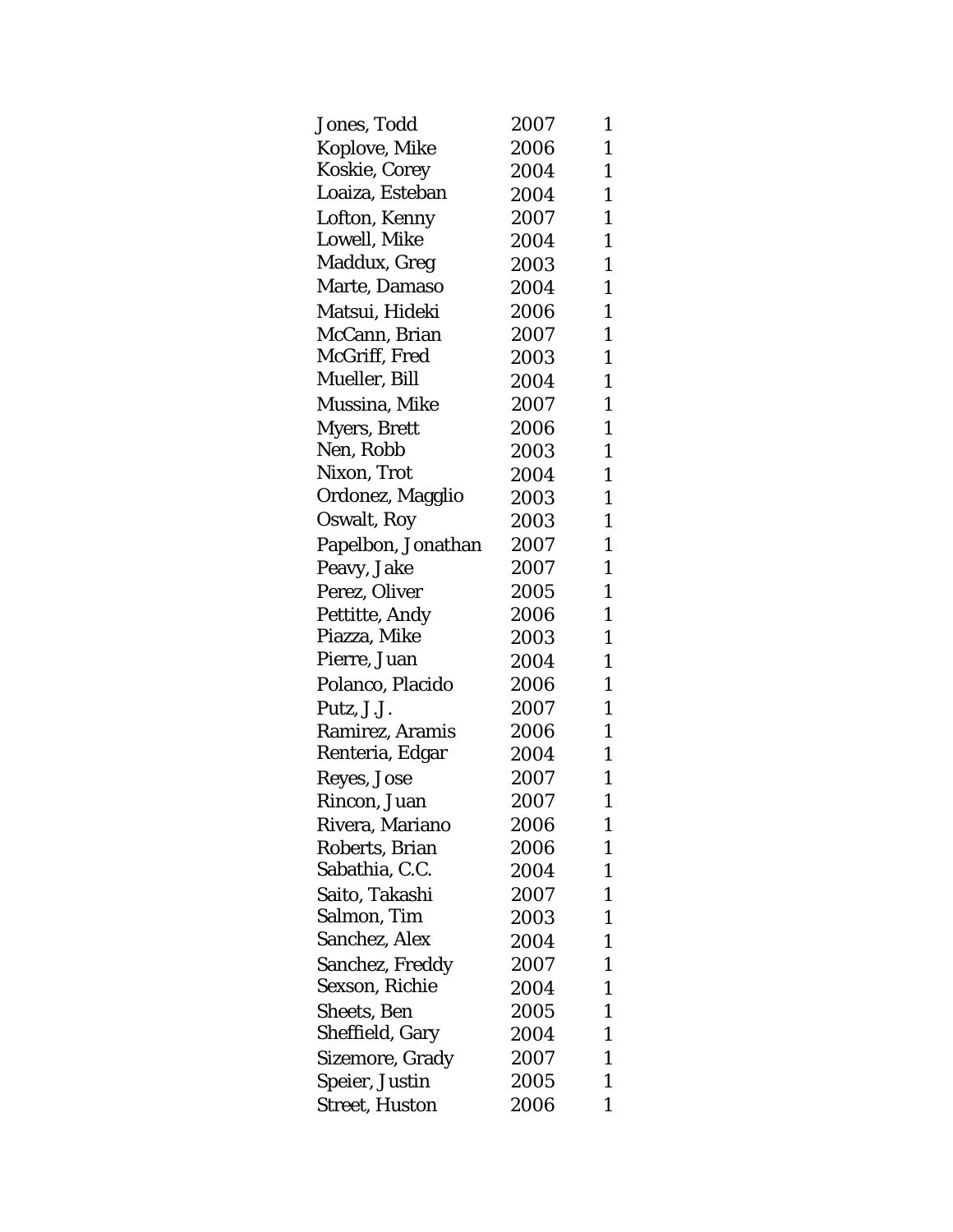| Sweeney, Mike            | 2003 | 1            |
|--------------------------|------|--------------|
| Thomas, Frank            | 2007 | 1            |
| <b>Turnbow, Derrick</b>  | 2006 | $\mathbf{1}$ |
| Urbina, Ugueth           | 2005 | $\mathbf{1}$ |
| <b>Utley, Chase</b>      | 2007 | $\mathbf{1}$ |
| Vazquez, Javier          | 2004 | $\mathbf{1}$ |
| Vizquel, Omar            | 2006 | $\mathbf{1}$ |
| Walker, Larry            | 2003 | $\mathbf{1}$ |
| Walker, Todd             | 2003 | $\mathbf{1}$ |
| Ward, Daryl              | 2006 | 1            |
| <b>Wells, David</b>      | 2003 | $\mathbf{1}$ |
| Wells, Vernon            | 2004 | $\mathbf{1}$ |
| Williams, Mike           | 2003 | $\mathbf{1}$ |
| <b>Willis, Dontrelle</b> | 2006 | $\mathbf{1}$ |
| Wilson, Craig            | 2005 | $\mathbf{1}$ |
| Wilson, Jack             | 2005 | $\mathbf{1}$ |
| Wilson, Paul             | 2005 | $\mathbf{1}$ |
| Young, Michael           | 2006 | $\mathbf{1}$ |
| Zito, Barry              | 2004 | $\mathbf{1}$ |
|                          |      |              |

**\* \* \*** 

## **BrassWorld Pennant Race Heats Up**

**Cobb WON LOST PCT GAMES BACK** 

By Jonah Keri

With Month 4 now complete, it's time to take a look at the BrassWorld pennant races. Several teams picked up the pace in July, faring well in the standings and bolstering their rosters ahead of the deadline to trade between leagues. Let's break down each division and see how the teams stack up, with two months to go.

| Alaska             | 72 | 36 | .667 |    |
|--------------------|----|----|------|----|
| Greenville         | 58 | 50 | .537 | 14 |
| Waukesha           | 49 | 59 | .454 | 23 |
| Hogan's            | 48 | 60 | .444 | 24 |
| <b>South Range</b> | 35 | 73 | .324 | 37 |
| <b>Silver</b>      | 35 | 73 | .324 | 37 |

Alaska has remained in control all season, and now owns the biggest lead of any first-place team, with a 14-game cushion. Greenville would be a fourth-place team in any of the other three divisions; they're solidly in second and nearly assured of a playoff spot in the lopsided Cobb Division. Waukesha's already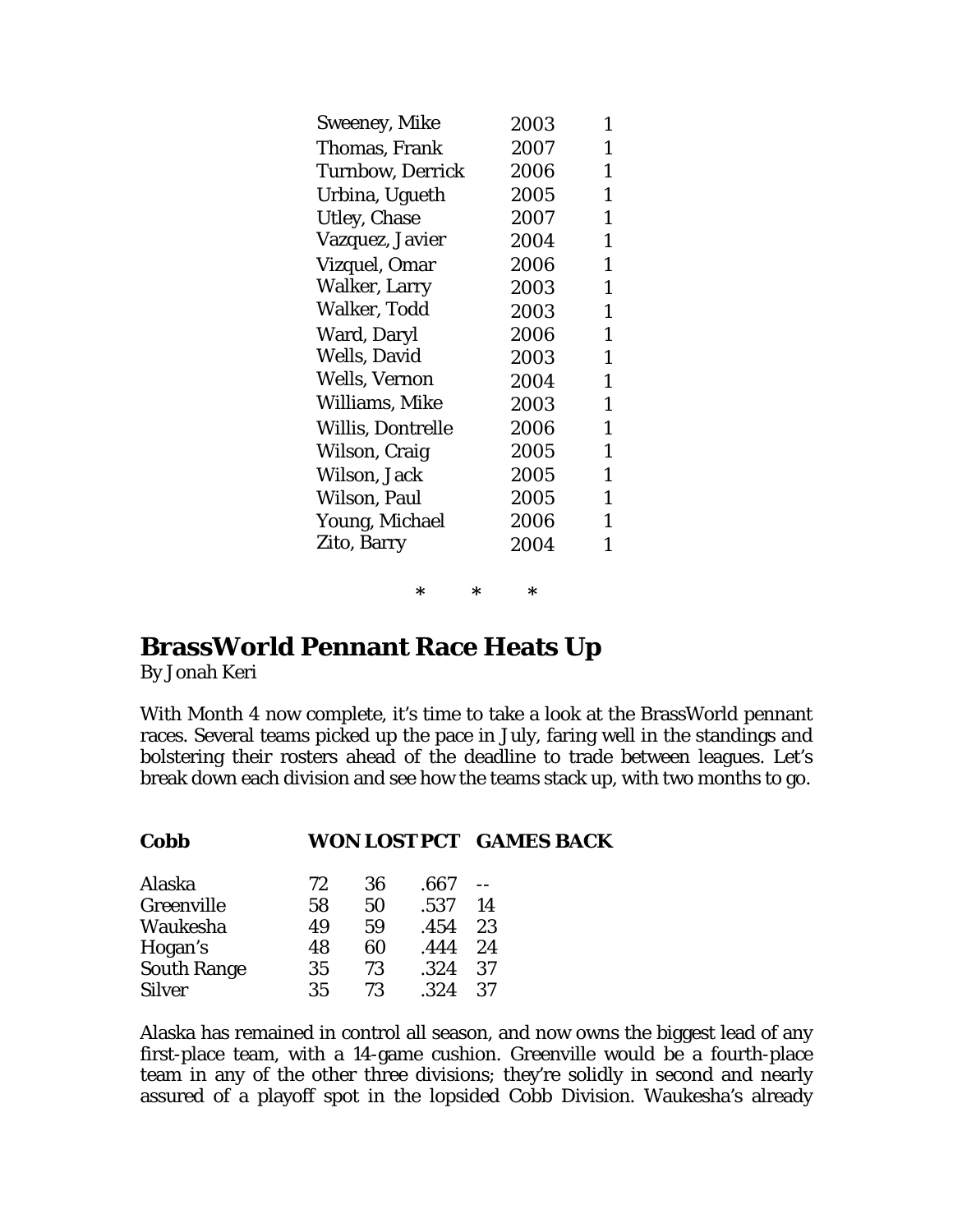looking ahead to next season, having landed a solid bounty of first-base prospect John Mayberry Jr., lefty reliever John Grabow and a second-round draft pick for Jose Valentin. Hogan's hasn't been very active on the trade market, even as the Heroes start to prep for the 2008 season. After a strong '06 campaign, South Range figured to need a year or two to rebuild—expect a return to contention soon as the team rebuilds with younger talent. Silver will battle South Range to stay out of the Cobb's cellar; trading Scott Elarton to Port Richey may have been addition by subtraction.

| 75 | 33 | .694 |    |                         |
|----|----|------|----|-------------------------|
| 66 | 42 | .611 | 9  |                         |
| 59 | 49 | .546 | 16 |                         |
| 56 | 52 | .519 | 19 |                         |
| 49 | 59 | .454 | 26 |                         |
| 46 | 62 | .426 | 29 |                         |
|    |    |      |    | WON LOST PCT GAMES BACK |

Gotham City owns the best record in BrassWorld through July, but it's not standing pat; the trade that brought Gary Matthews Jr. and Joe Nelson to town should bolster both the offense and the bullpen. As it has every year, the Plum Island squad has leveraged a huge homefield advantage into one of the best records in BrassWorld: At 40-14 at home and 26-28 on the road, Plum Island's 14-game gap between home and road records is the largest of any team in the league. Williamsburg looks poised for a post-season berth, as it looks to hang onto third place in the toughest division in the league. Hoboken will look to play playoff spoiler, as it's likely headed for a #5 or #6 seed. Exeter fans will adopt a wait 'til next year approach, as Don Beebe takes over ownership of the Ruth Division mainstay. After a 2006 World Series berth, New York has been one of the most aggressive teams on the trade market as it rebuilds; a package headed by Kurt Suzuki in the Gary Matthews Jr. trade, and another deal shipping leftymasher David Ross out of town should help.

| 73 | 35 | .676 |                         |
|----|----|------|-------------------------|
| 65 | 43 | .602 | 8                       |
| 62 | 46 | .574 | -11                     |
| 49 | 59 | .454 | 24                      |
| 48 | 60 | .444 | 25                      |
| 30 | 78 | .278 | 43                      |
|    |    |      | WON LOST PCT GAMES BACK |

Few teams have improved more this season than Taggart; the Titans' trade for Jose Valentin pushes them one step closer to a #1 seed in the playoffs. In his first full season as the team's owner Kevin Kolb has guided Lake Zurich to a strong